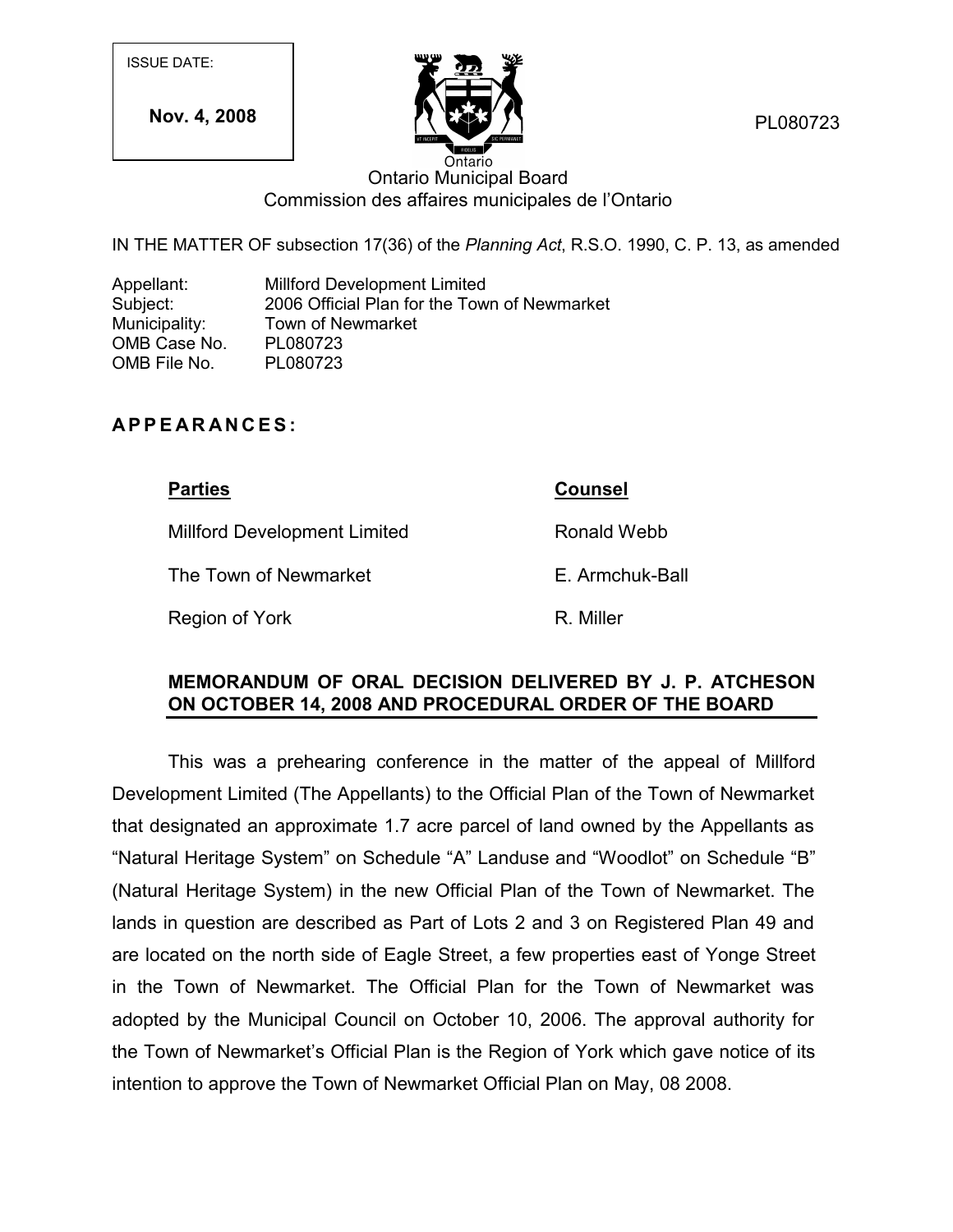The Board was advised at the commencement of this hearing that the Town of Newmarket supported by the Region of York intends to bring a Motion to Dismiss the appeal without a hearing. The parties were seeking, on consent, a hearing date for the Motion to Dismiss. The parties also were requesting, on consent, that the Board reserve 3 days at this time for a hearing of the appeal in the event that the Motion to Dismiss was not successful. They have agreed, as well, to have a draft Procedural Order available at that time in the event that the Board's decision was that the hearing should go forward. Depending on the outcome of the Motion to Dismiss hearing, this Procedural Order as well as the future hearing date may become moot. The parties also advised the Board that in their opinion, mediation was not an option for them at this time.

The Board is satisfied, after considering the submission made by the Counsel for the parties, that the process proposed in this circumstance is reasonable.

The Board Orders that:

- 1. A one-day hearing to consider a Motion to Dismiss brought by the Town of Newmarket is set for Tuesday January 13, 2009 at 10:00 A.M. in the Town of Newmarket Municipal Office, 395 Mulock Drive, Newmarket, Ontario. The exchange of motion material between the parties shall be in accordance with the Board's Rules of Practice and Procedure*.*
- 2. In the event that the Motion to Dismiss is not successful, the Board reserves 3 days commencing on Tuesday March 3, 2009 at 10:00 A.M. in the Town of Newmarket Municipal Office, 395 Mulock Drive, Newmarket, Ontario to hear the appeal and directs that the parties have prepared a draft Procedural Order by January 13, 2009 in the event that this matter proceeds to a full hearing.